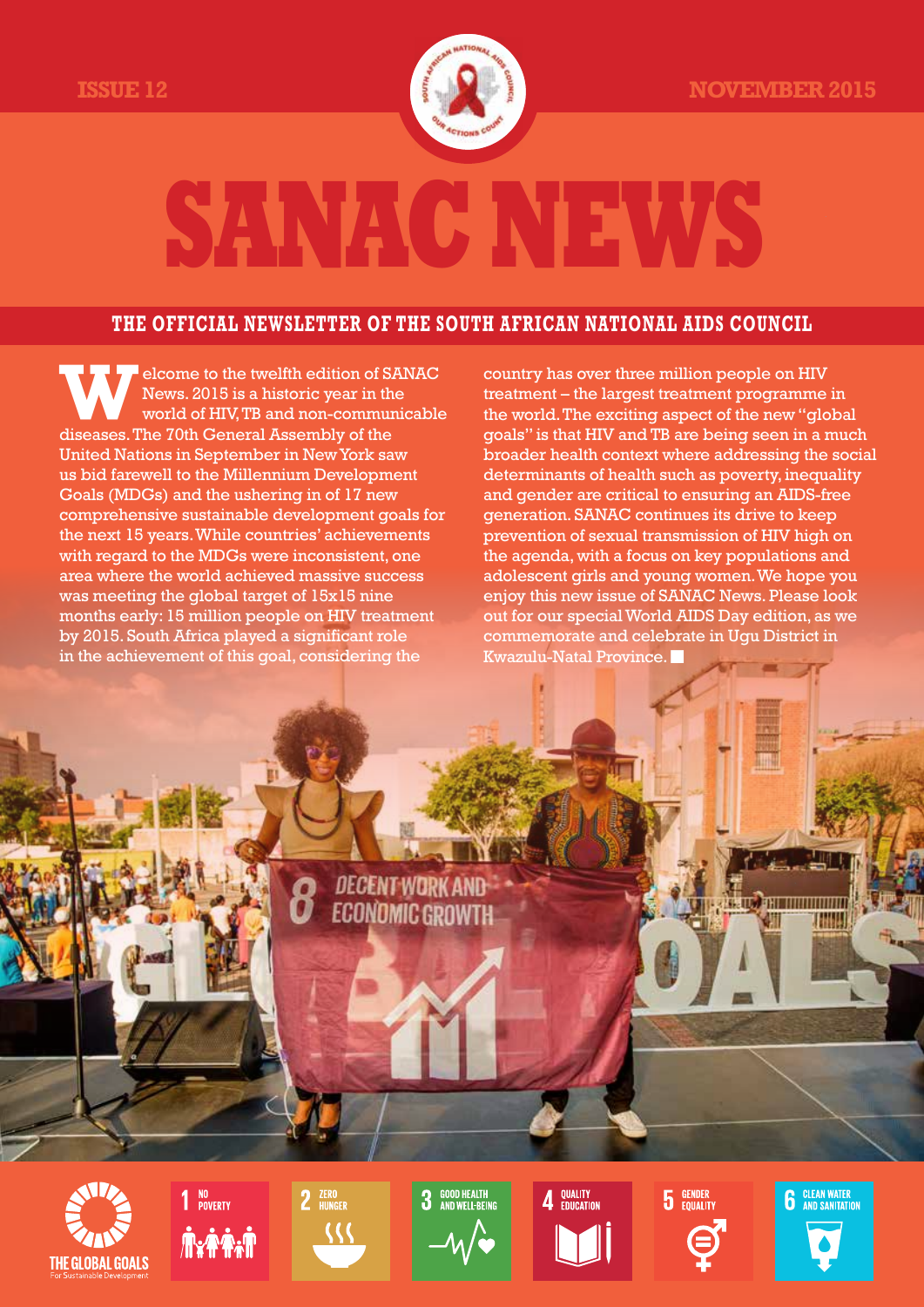

## **CONTENTS**

| <b>The Eastern Cape AIDS Council</b><br>takes testing to the people |
|---------------------------------------------------------------------|
| Addressing violence against women and children                      |
| National Men's Dialogue calls on all men to                         |
| Fruits of legal services to people living                           |
|                                                                     |
|                                                                     |
|                                                                     |

### **For more SANAC news, go to www.sanac.org.za**



**Find us on facebook at: ww.facebook.com/** 



**Find us on twitter at: @SA\_AIDSCOUNCIL**

## **Taxi industry drives HIV response**

**SANAC has been weaving among the queues of passengers at KwaZulu-Natal's busiest taxi ranks as part of a new partnership with the taxi industry.**

outh Africa's National Taxi Council (SANTACO) has partnered with SANAC, SA Taxi and the Department of Health to drive the HIV response in the taxi industry. Minibus taxi drivers are the cornerstone of public transport in South Africa. Although they provide a much needed service to a staggering 19 million commuters every day, their dangerous driving has given them a bad reputation and made it difficult to reach them with HIV services.

Low levels of HIV knowledge and long hours on the road have made taxi drivers a group long recognised as particularly vulnerable to HIV. However, not much is known about HIV prevalence in this group. But this new partnership kicked off by bringing HIV Counselling and Testing (HCT) services and health and lifestyle disease screening to taxi ranks.

The partnership was launched during Transport Month in October, where mobile clinics were stationed for three days at Pietermaritzburg's Market Square taxi rank, Durban Central and at the Umlazi and Kwa-Mashu ranks, offering minibus taxi drivers, rank marshals, operators, and commuters free testing for HIV as well as other lifestyle diseases such as hypertension and diabetes.

SANTACO CEO Phillip Taaibosch welcomed the partnership with SANAC, and described it as long overdue. "We have been waiting for this for a very long time," he said.

Taxi industry leaders have now committed to spearhead a range of initiatives to keep taxi drivers healthy, to be able to better serve their passengers. At the same time, passengers will also be empowered with information and easy access to free health tests.

Free counselling will be available to everyone who has their health assessed. All test results will be kept confidential and, where necessary or requested, mobile clinic staff will make referrals to local health care providers.

In KwaZulu-Natal, the provincial health department has identified taxi drivers as a key population and since November 2014, mobile clinics have been deployed to the taxi ranks during weekdays. The next step of the SANTACO-led initiative will be to duplicate this model in other provinces.





**9** INDUSTRY, INNOVATION





**11 SUSTAINABLE CITIES** 



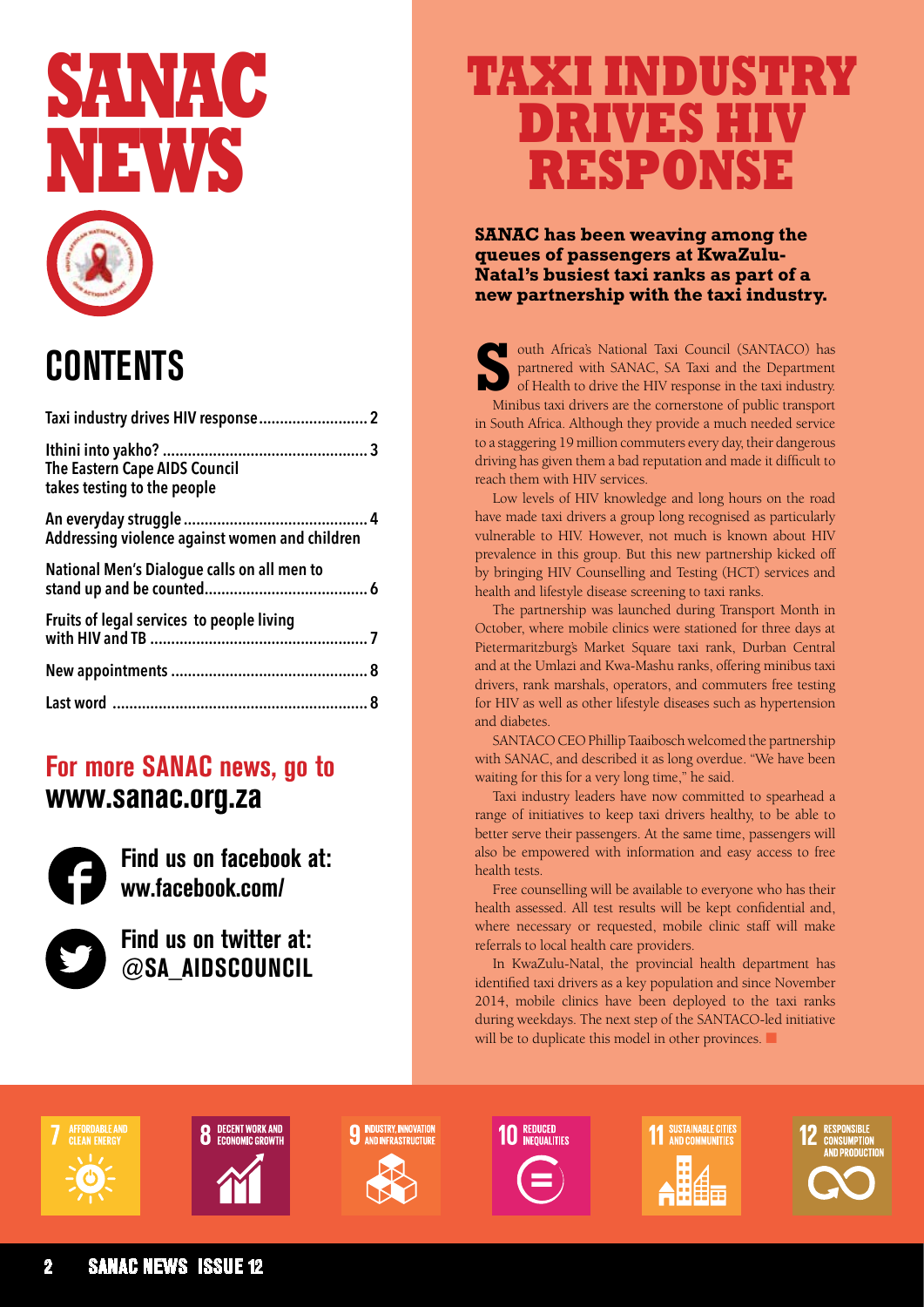## **Ithini into yakho? The Eastern Cape AIDS Council takes testing to the people**

**The Eastern Cape AIDS Council (ECAC) and the provincial Department of Health have an ambitious HIV Counselling and Testing (HCT) target: to test one million people in nine months. While the province's HCT campaign is not new, it is being revived with a new approach and a new tagline, to drive the province's HIV prevention strategy and to reach the Provincial Strategic Plan goals of a 50 per cent reduction in new HIV, TB and STI infections by 2016.** 

**T**he new tagline "*Ithini into yakho* – do you know your status?" embodies a comprehensive message. It relates to a person's individual knowledge of his/her HIV status as an entry point to HIV prevention. It also encourages behaviour change as it refers to the use of condoms and adherence to treatment.

Speaking at the launch of the campaign at the Volkswagen SA Uitenhage plant, MEC for Health in the Eastern Cape, Pumza Dyantyi, emphasised the need for one to know their status. "The greatest risk for the province in the prevention of HIV is the person who does not know their HIV status. This is because the person is highly infectious in their first six weeks of contracting HIV," she said.

The Actuarial Society of South Africa HIV/AIDS estimates that approximately 736 404 people are HIV positive in the Eastern Cape Province (ASSA model). But the low numbers of people testing for HIV is derailing progress for the province to meet HIV targets as outlined in the Provincial Strategic Plan for HIV, STIs and TB (2012–2016).

Through this relaunched campaign, the province seeks to test one million people in the Eastern Cape within a period of nine months and initiate 90 per cent of those with a CD4 cell count below 500 on antiretroviral treatment. A plan is underway to strengthen adherence clubs to ensure that patients adhere to their treatment.

The new campaign will also focus more on populations HCT has failed to reach, particularly men. "Getting men to test has been one of our struggles. Thus it is encouraging to see the leadership from the male-dominated companies and sectors, including union leaders, publicly endorse the campaign and make commitments with regards to activations within their workforce," said ECAC's Head of Secretariat Vuyisa Dayile.

To help keep them on track, a "thermometer chart" will be used to monitor the progress of the business sector in the campaign. Arnelle Heynes, Business Sector leader for the Eastern Cape and chairperson of the employee wellness task team in the Nelson Mandela Business Chamber, is confident that the new approach will be successful. "As business we have already made positive strides with regards to testing of employees, and we feel this new partnership between government and business will take our efforts even further."

The campaign has spread to other sectors which include sex workers, traditional leadership, youth and transport and construction sectors. ■

**"The greatest risk for the province in the prevention of HIV is the person who does not KNOW their HIV status. This is because the person is highly infectious in their first six weeks of contracting HIV."** 



**Pumza Dyantyi MEC for Health in the Eastern Cape**













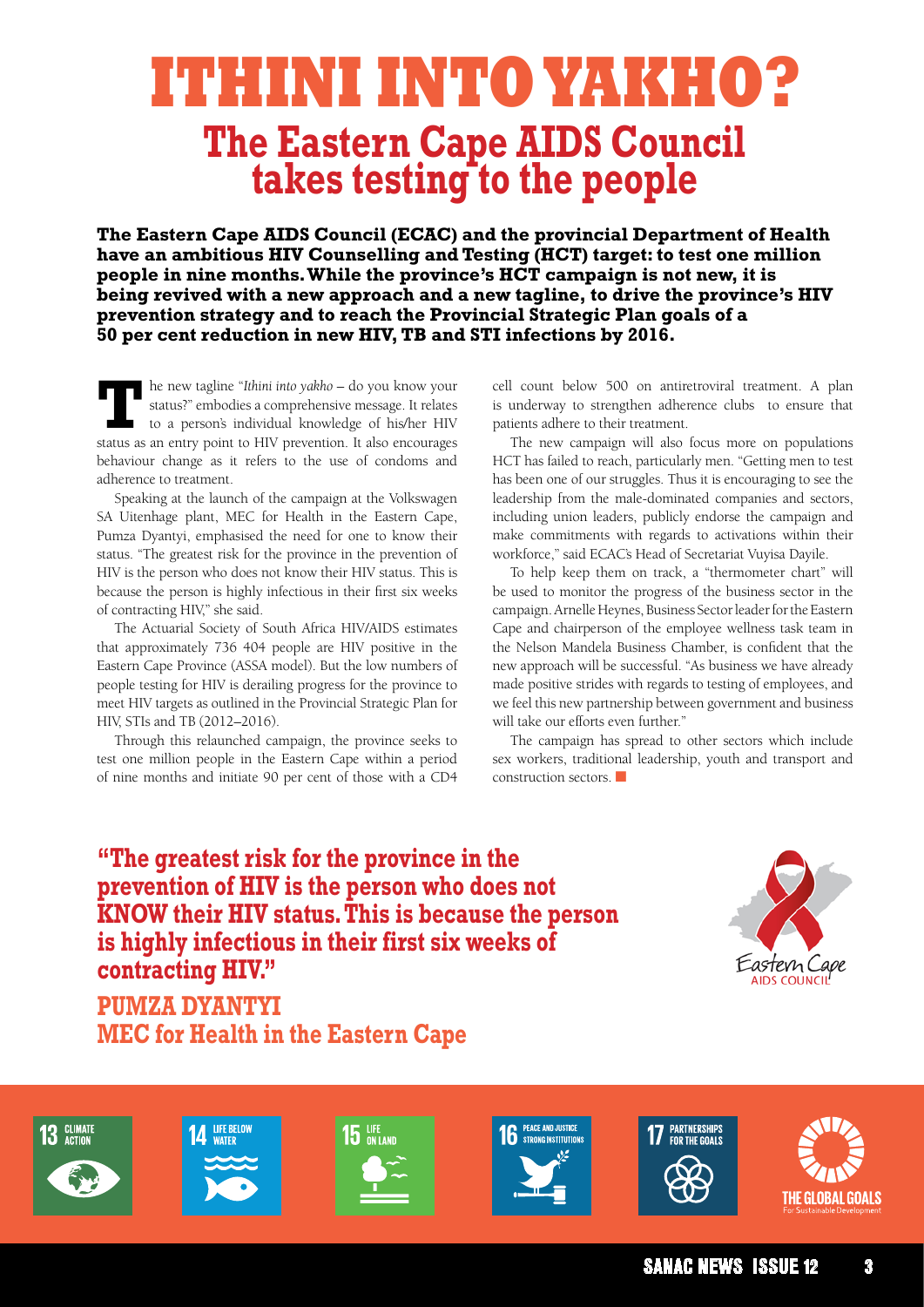# **an everyday struggle Addressing violence against women and children**

**S** ANAC Women's Sector leader Mashudu Mfomande points out that as long as women shoulder the brunt of HIV and gender-based violence in the country, we need to do more on HIV prevention. "The rate at which we are being infected is still too high and is not declining. Now young women and girls are even more affected. It feels like we are just going around in circles and that nothing or not enough is being done in HIV prevention for women. If we are serious about getting to zero, as stated in our current National Strategic Plan, then we

have to get serious about prevention for women in South Africa.

"As the current NSP comes to an end, the Women's Sector has begun provincial dialogues to ask ourselves: 'What do we want to see in the next NSP for women?' The other question is how we as women influence the prevention agenda in this country. Gender-based violence and HIV infection are still huge challenges that don't receive enough attention. As we head into another the 16 Days of Activism, this is a connection we should keep raising."  $\Box$ 



#### **Patricia Madlala explains why organizations for HIV-positive women, such as Positive Women's Network, still matter.**

I am a young woman who got married at an early age, and I have two kids – a boy and a girl. Yes am HIV positive. Yes I have tested. For now I don't see anything that I have to change about my health because I always look after it. I joined Positive Women's Network (PWN) because I wanted the voice of women to be heard speaking out against violence against women and children.

I was in an abusive relationship for many years and didn`t know where to go because no one wanted to hear my side of the story. I joined National Association of People living with HIV/AIDS (NAPWA) in 2009, working as a volunteer, when I found out I was not the only one who was abused. [During a workshop] there was this lady who was always wearing a t-shirt written "Positive Women's Network". I asked that lady what does it mean and she explained. [Then] I saw a post [advertised by] PWN, I applied and I got the job as a support group leader. All I wanted was to change my life and other people's lives, especially those affected by violence against women and children. I was not even aware that I will be paid; what I really wanted was training and more information on how to help others and myself.

I was not aware that people recognise my work until I got a call from our local police station asking me to work with them on the Thuthuzela Care Centre.1 The Department of Social Development also wanted me to help them find people who are suffering and help them with food parcels and to [encourage people] to grow vegetables in their homes so that they can change their poverty to a better life.

I wish I can be a social worker or psychologist one day. I would work with children and women and still be working in partnership with PWN.

<sup>1</sup> A facility usually located at local police stations which provides a safe space for victims of violence and sexual assault, including rape.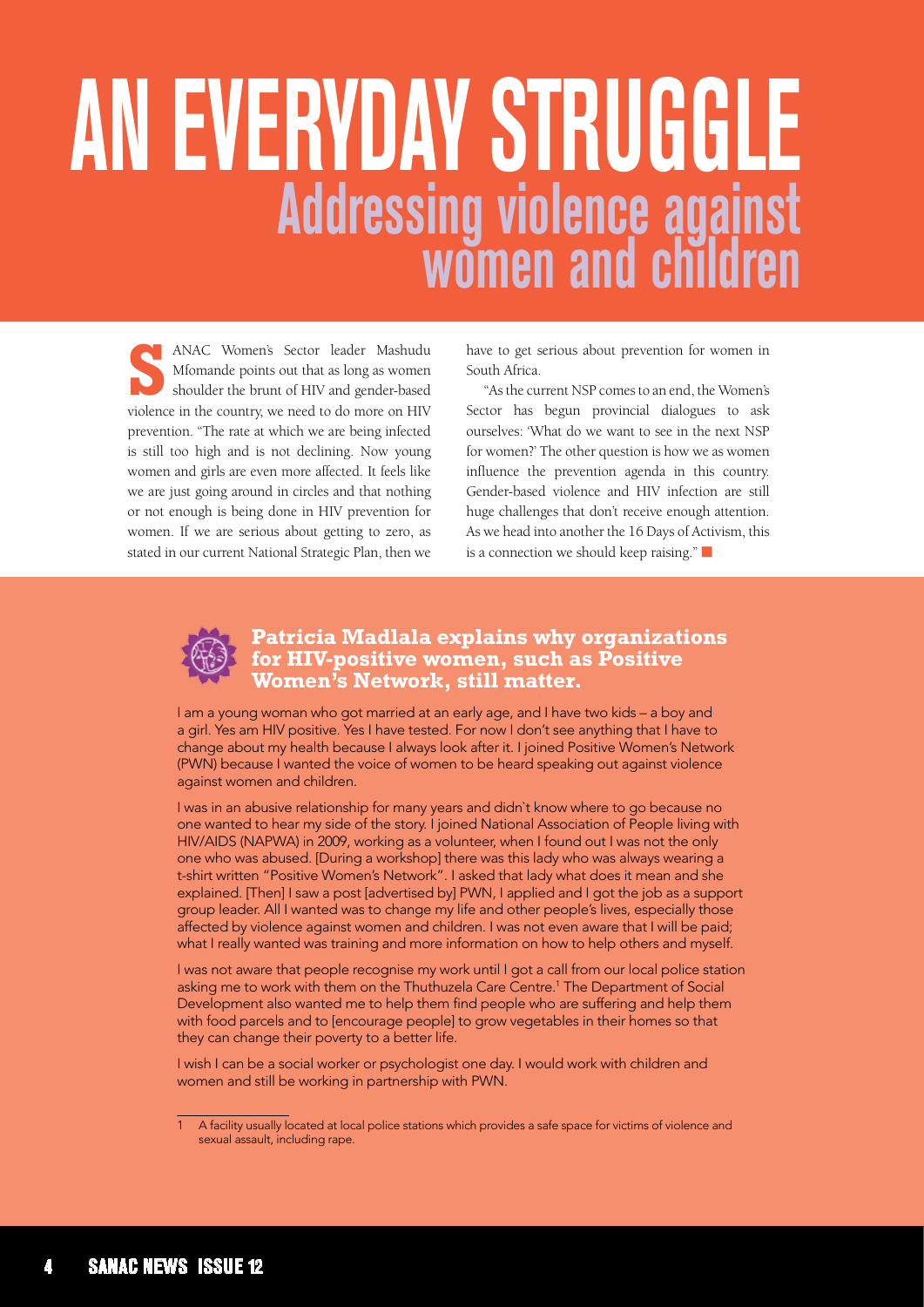**16 Days of Activism against Violence against<br>Women and Children is commemorated ever<br>year between 25 November and 10 December<br>While it is a worthwhile initative to raise Women and Children is commemorated every year between 25 November and 10 December. While it is a worthwhile initative to raise awareness of gender-based violence, women from the SANACWomen's Sector say the struggle for gender equality and zero tolerance for genderbased violence is an everyday one.** 

> **"We have to get serious about prevention for women in South Africa."**

**25 November – 10 December 16 Days of Activism against Violence against Women and Children**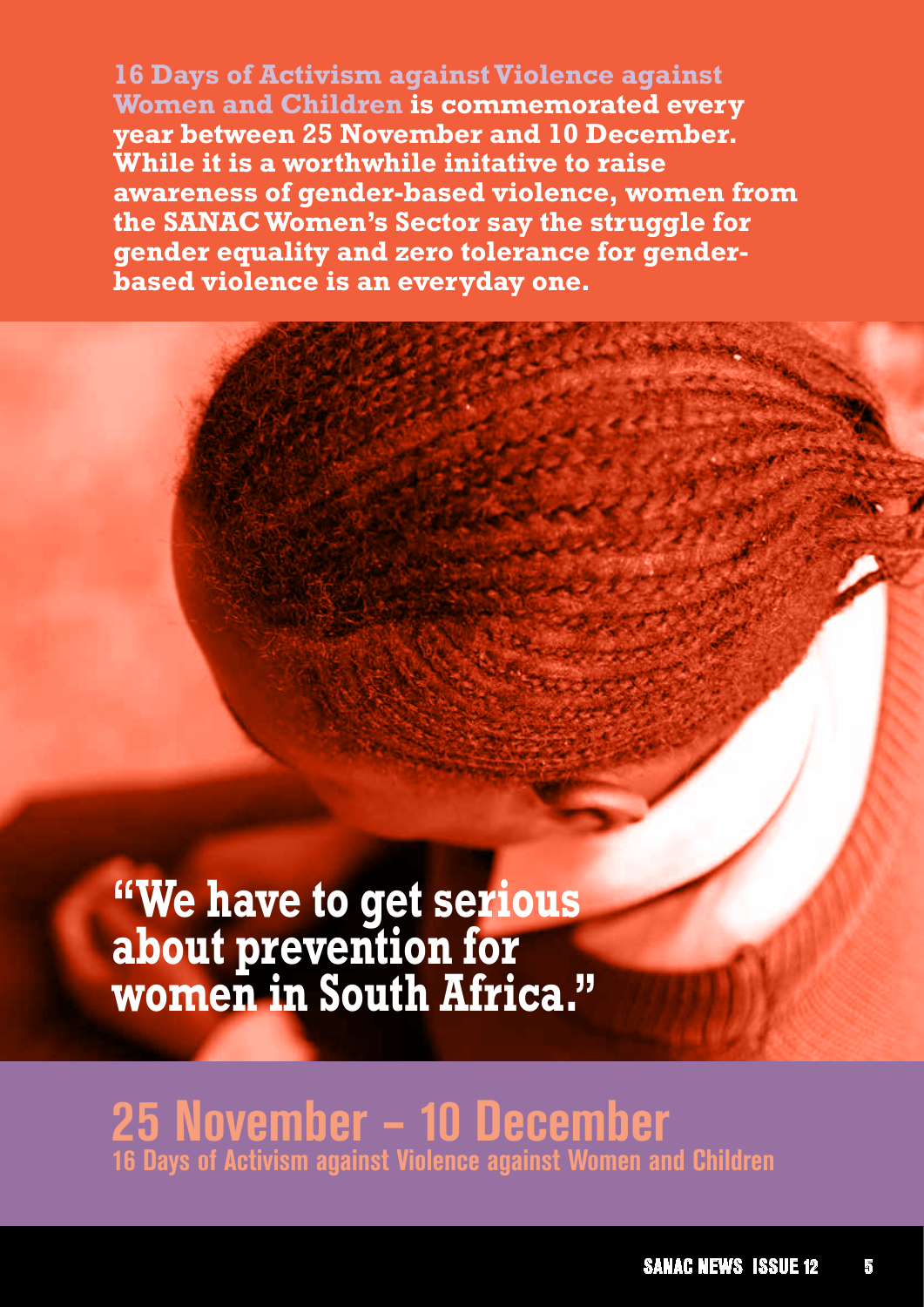## **National Men's Dialogue calls on all men TO STAND UP AND BE COUNTED!**

### **In August 2015, SANAC's Men's Sector hosted a high-level dialogue forum aimed at highlighting men's involvement in the HIV response and the impact of violence against women and children.**

onvened by Deputy President Cyril Ramaphosa, and attended by 120 representatives from development partners, government, business, labour, civil society and ordinary South African men from all walks of life, the theme of the dialogue was "Takuwani Riime!": Institutionalising a Responsive Men's Movement." The event builds on the 2013 "Not in My Name" campaign that calls on men to halt the spread of gender-based violence in the country.

Gender-based violence is a major problem in South Africa, which has the highest proportion of reported rape cases in the world. Research by Genderlinks in 2011 revealed that 51.3% of women in Gauteng province had experienced violence of some kind, and 75.5% of men admitted to perpetrating violence against women at some point in their lives. Furthermore, violent acts were most likely to occur within intimate relationships and as little as 3% is reported to the police.

Research also shows that sexual violence greatly increases the risk of HIV infection among women. Exposure to violence limits women's ability to engage in HIV preventive habits. Women abused at an early age are likely to engage in behaviour that places them at greater risk for HIV; and the stigma of being HIV positive and being a victim of violence diminishes selfesteem and quality of life.

Participants agreed that men are key to the solution in

combating violence against women and children. The Men's Sector plays a critical coordination and advocacy role in mobilizing the men of South Africa to stand up against violence in all its forms.

The high-level dialogue saw robust participation from the Minister of Social Development. Bathabile Dlamini, Minister in the Presidency responsible for Women, Susan Shabangu, Chief Operating Officer of the South African Broadcasting Corporation Hlaudi Motsoeneng, UNAIDS Country Coordinator Erasmus Morah, SANAC CEO Fareed Abdullah and SANAC Co-Chair, Steve Letsike.

There were four major outcomes of the high-level dialogue: 1) commitment to institutionalize men's organizations working the area of health and social justice; 2) promulgation of the South African Men's Charter; 3) launch of the Men's HIV Counselling and Testing Campaign and Programme of Action in support of 16 Days of Activism against Gender Violence, and 4) the unveiling the South African Men of the Year Awards to celebrate men who are good role models.

At the dialogue, Men's Sector Chairperson, Bafana Khumalo, launched the draft South African Men's Charter, which will be disseminated to communities for extensive consultation. It is hoped that the final Men's Charter will be adopted in November 2016 on International Men's Day. ■

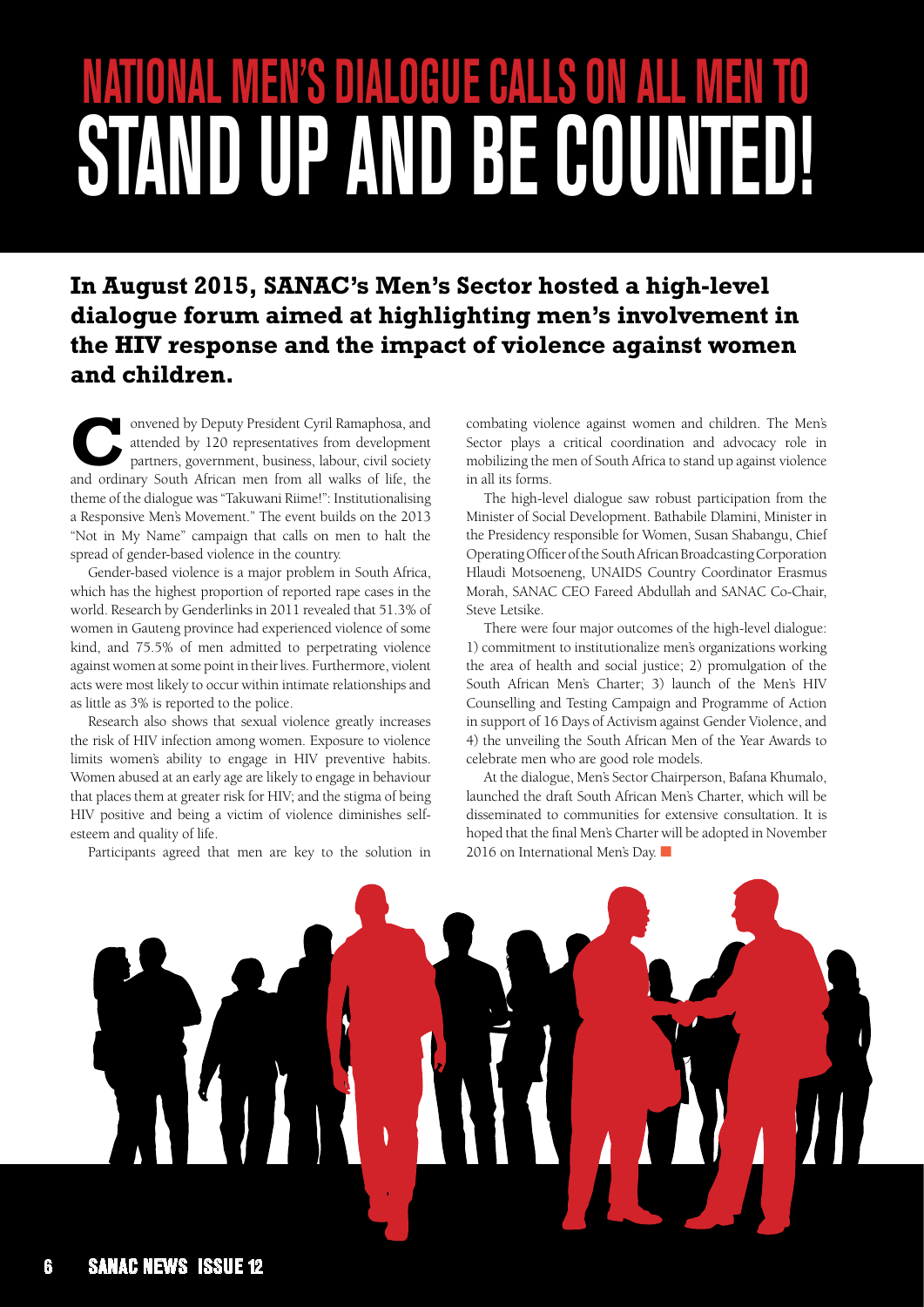**"It remains … our collective responsibility that we destroy structural violence and eradicate sexism not only in the public and private sectors, but also in our homes. The men's social movement brings to our nation the clarity, focus and impetus which is urgently needed to construct a new society founded on human dignity, fairness, and peace." Cyril Ramaphosa, Deputy President and Chairperson of SANAC**

**"Engaging men does not mean men must liberate women – women must liberate themselves from patriarchy." Bathabile Dlamini, Minister of Social Development** 

**"The reality is that in South African men are not accessing treatment and not enough men are getting tested. That is why our partnership with the Men's Sector is so critical. We are putting out a challenge to the Men's Sector to work with SANAC to get back on track with levels of HIV testing we need in South Africa." Fareed Abdullah, CEO of SANAC**

**"Our commitment is very strong. Stronger than you can imagine. We are going to walk side by side, around, in front and at the back with the men of South Africa." Erasmus Morah, UNAIDS Country Director**

**"A lot has happened since the 'Not in my Name' campaign but now we need to put our shoulders to the wheel and all work together to change the attitudes of men." Bafana Khumalo, Chairperson of the SANAC Men's Sector** 

### **FRUITS OF legal services to people living with HIV and TB**

II also not a settion and thermational state of the section 27 and International Labour Organization, launched a programme to address discrimination against people living with HIV and TB. Approximately 80 Legal Aid staff w n 2014, SANAC, in partnership with Legal Aid SA, Webber Wentzel, Section 27 and International Labour Organization, launched a programme to address discrimination against people living with HIV and calls to the Legal Aid call centre, and, where applicable, refer cases of gross discrimination to an attorney. Between the period of July 2014 and August 2015, Legal Aid received a total of 177 cases which fall into this category. A majority of the calls are received because the client has seen or heard the SANAC-run "Zero Stigma. Zero Discrimination" campaign in the media.

Most cases are related to the work place, that is, "a person disclosing his or her HIV or TB status, employers who require the HIV or TB status of their employee, or dismissals based on HIV or TB status," says Tshepang Monare, Legal Support Practitioner at Legal Aid SA. "We also see unfair treatment at work based on status, or employers requiring medical reports or medical testing of employees," he added. A few of the cases relate to discrimination at health care facilities.

While Legal Aid SA paralegals have been trained, qualified attorneys to take on cases have not. To fill the gap while the training takes place, attorneys from Webber Wentzel Attorneys, a well-known Johannesburg-based law firm, and Section 27, a non-governmental advocacy organization, have stepped in to fill the gap.

Ayanda Nqubo, an attorney at Webber Wentzel who has been involved in pro bono work of this nature for many years before it fell under the custodianship of SANAC, says she is seeing a lot of TB-related cases coming through. One of the cases she is currently dealing with involves a case of gross discrimination – an employer who sent an employee home after she disclosed her TB status and, after a number of failed attempts at unfairly dismissing her, is instituting retrenchment proceedings against her. The case is currently with the Commission for Conciliation, Mediation and Arbitration (CCMA).

There are, however, a number of challenges that legal practitioners handling the cases are experiencing. "Most people who approach Legal Aid SA have already been assisted by a union representative. Because the union rep is not necessarily putting the correct legal case upfront it becomes difficult to handle the case at a later stage," says Nqubo. She believes that union representatives should be trained to identify complicated cases and refer them to the correct channels early in the process. She also encourages clients to come forward to Legal Aid SA as soon as possible after the incident of discrimination occurs. "In many cases, the case has already been prescribed [essentially, has expired in terms of law] and so we have lost a lot of good cases because of that," adds Nqubo. If the claim has not been instituted after 30 days at the CCMA – usually the first port of call – and after three years at the Labour Court it is considered prescribed.

More training is needed, especially of attorneys who can practice in locations not covered by Webber Wentzel and Section 27. The idea going forward is that once Legal Aid attorneys have been trained, the two organizations will act as correspondent attorneys. "We also need ongoing training of the Legal Aid SA call centre agents," says Nqubo. "To ensure that they identify the cases that need referral so that we can continue to help people who cannot afford legal services or cannot speak for themselves."